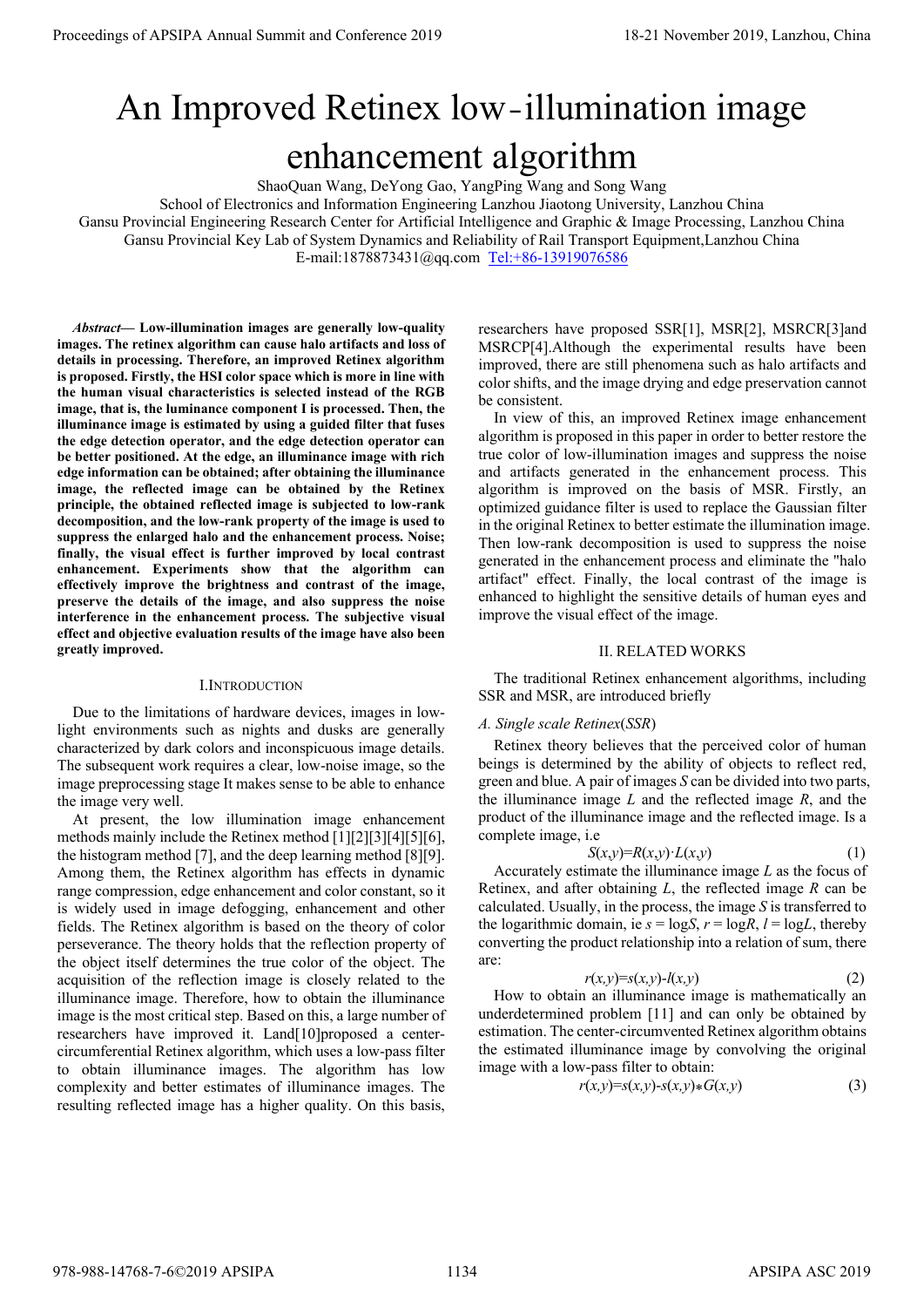Where  $*$  is a convolution operation;  $G$  is expressed as a Gaussian surround function, which has:

$$
G(x,y) = \exp(-\frac{x^2 + y^2}{2c^2})\tag{4}
$$

Where *c* is the scale parameter of the Gaussian function, and its size determines the enhancement effect of the SSR.

#### *B. Multi-Scale Retinex*(*MSR*)

Because of *c* unique value, you can't balance color fidelity with detail. Based on this, MSR (Multi-Scale Retinex) has been developed on the basis of SSR. The MSR algorithm combines SSRs of different scales by linear weighting, i.e

$$
r(x, y) = \sum_{d=1}^{D} W_d \{ s(x, y) - s(x, y) * G_d(x, y) \}
$$
 (5)

Among them, *D* is the number of Gaussian surround functions, and its value is usually 3, which can maintain the SSR three-scale advantage. If *D*=1, the MSR is equivalent to the SSR, and  $W_d$  is the SSR weight for each scale, and the sum is 1.

In summary, the performance of the filter has a great impact on the final image quality. In order to obtain a better quality image, it is important to select the correct filter.

### III. METHOD

Aiming at the problems of traditional Retinex algorithm in dealing with low illumination images, this paper proposes an improved Retinex low illumination image enhancement algorithm. 1 first converting the low illumination image from the RGB color space to the HSI color space; 2 then using the improved guided filtering and the luminance component I to perform a convolution operation to estimate the illumination component of the image; 3 then using the low-rank decomposition to calculate the reflected image, Contains noise and artifacts; 4 Finally, use local contrast enhancement, enhance contrast, and transfer HSI color space to RGB space to get the final image. The algorithm flow is shown in Fig. 1:



Fig.1 Algorithm framework in this paper

#### *A. Illumination image estimation*

Accurate estimation of illuminance image is the key of the Retinex algorithm. Due to the isotropic characteristics of the Gaussian filter [11], it is impossible to accurately estimate the illuminance image. In order to obtain accurate illuminance image, an improved guidance filter is proposed instead of the Gaussian filter.

Guided filtering has the characteristics of edge preservation and low complexity, so it is often applied to image preprocessing. An important assumption of the bootstrap filter is that the result of the edge-preserving filter and the guided image exhibit a linear relationship within the filter window:

$$
q_i = a_k I_i + b_k, \ \forall i \in \omega_k \tag{6}
$$

Where  $I_i$  is the guide image,  $q_i$  is the output image,  $\omega_k$  is the window with  $k$  as the center pixel, and  $a_k$  and  $b_k$  are the linear coefficients corresponding to the window. In order to obtain the output image  $q$  closest to the input image  $p$ , the least squares method is used to fit the linear relationship in the equation, and the cost function is:

$$
E = \sum_{i \in \omega_k} ((a_k I_i + b_k - p_i)^2 + \varepsilon a_k^2)
$$
 (7)

Here,  $\varepsilon$  is a regularization parameter for preventing  $a_k$  from being excessively large, and its value is artificially set by the call. Although guided filtering is a fast edge-preserving filter, it is often easy to produce "vignetting" at the edges.

The Reference [12] pointed out that the regularization parameter  $\epsilon$  in (7) is fixed, and does not consider the difference between different windows, which causes the pilot filter to produce vignette after processing the image. To solve this problem, the reference [12] proposed a weighted guidance filter. This method changes the denominator of the regular term parameter ε and introduces a weight *T*(*i*) thereto to form *ε*/*T*(*i*). Then (7) becomes:

$$
E = \sum_{i \in \omega_k} ((a_k I_i + b_k - p_i)^2 + \frac{\varepsilon}{T_G(i)} a_k^2)
$$
 (8)

The weighting factor  $T_G(i)$  defined therein is defined as:

$$
T_G(i) = \frac{1}{N} \sum_{i=1}^{N} \frac{\sigma_{G,1}^2(i) + \gamma}{\sigma_{G,1}^2(i) + \gamma}
$$
(9)

Where  $\sigma_{G,1}^2(i)$  is the local area variance with *i* as the center radius of  $3\times3$ ,  $\gamma$  is taken as  $(0.001\times L)^2$ , and *L* is the dynamic range of the image. If the image is 8 bits, Then  $L = 256$ . A pixel that is usually at the edge has a *T* value greater than 1, while a pixel in the smooth region has a *T* value less than one. Finally, a Gaussian filter is applied to remove possible blockiness.

Because the variance weighting factor introduced can adjust  $a_k$ , the edge can be better protected than the original guidance filter.  $T_G(i)$ , the weighting factor, is based on the local variance within the window. Although it can reflect the edge information to a certain extent, it is found in the experiment that the area with large variance does not correspond to the edge one by one, so it is not very suitable to use variance as the penalty factor. In reference[13], edge detection operators such as Sobel, Canny and Log operators are proposed to replace variance as penalty factors to form weighted guided filtering for edge detection [13]. The enhanced finger-vein image has clearer edges, better highlights the texture details, and inhibits the noise to some extent. Inspired by this, this paper proposes an improved guidance filter based on an edge detection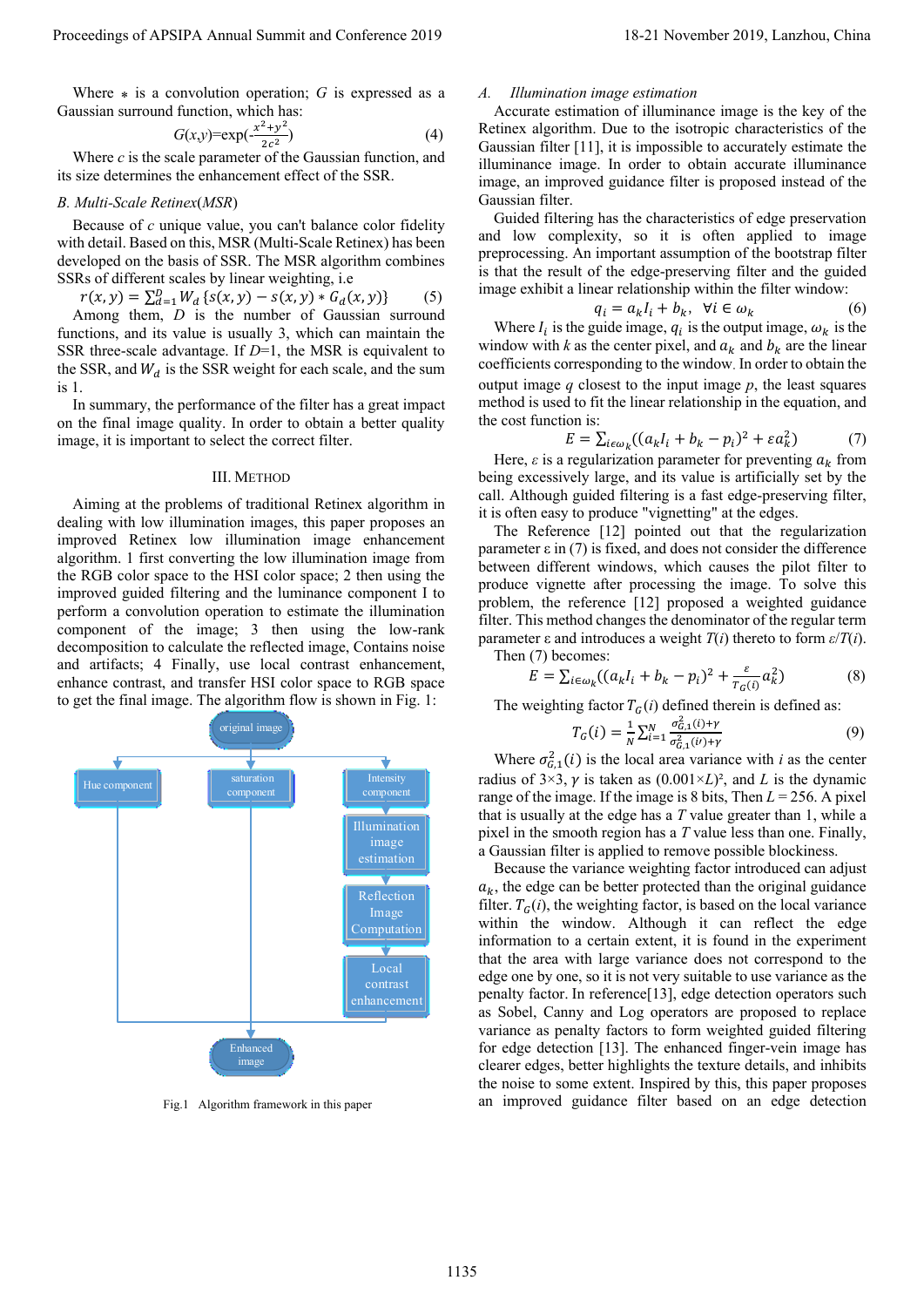operator. The absolute amplitude response of the Dog(Difference of Gaussian) operator is adopted to replace the local regional variance. Dog operator is a second order differential operator, which is a simplified calculation of Log operator and has a stronger ability to locate edges. And low computational complexity. In this paper, the Dog operator is used to locate edges more accurately. Therefore, the weighting factor in (9) is redefined as:

$$
\Psi(i) = \frac{1}{N} \sum_{i=1}^{N} \frac{|D o G(i)| + \gamma}{|D o G(i')| + \gamma}
$$
(10)

The (8) becomes:

$$
E = \sum_{i \in \omega_k} ((a_k I_i + b_k - p_i)^2 + \frac{\varepsilon}{\psi(i)} a_k^2)
$$
 (11)

In the formula: Dog denotes the Gauss differential edge detection operator; *N* is the number of pixels of the image;  $|\cdot|$  is the operation of taking absolute value; *I* is the central pixel *i*', which takes all the pixels of the image.

#### *B. Reflection Image Computation*

The reflection image can be obtained from the illumination image estimated by *A*, but there are many noises in the low illumination image. It is easy to magnify the original image noise and affect the visual effect in the enhancement process. In order to prevent noise interference in the subsequent image processing process, this paper introduces the method of lowrank matrix decomposition to remove the noise. If a clear image is regarded as a matrix, then it has low-rank, because there are many similarities in the clear image, and there are correlations between the corresponding matrix rows. Therefore, low-rank decomposition can be used to remove the noise in the enhancement process. In this paper, RPCA is used to solve the problem. The greatest advantage of RPCA is that it can restore the low-rank matrix with any size and sparse enough noise matrix. Then the low-rank matrix can be written as the following minimization problem: Proceedings of APSIPA Annual Summit and Conference 2019<br>
The conference 2019 in the conference 2019 in the conference 2019 in the conference 2019 in the conference 2019 in the conference 2019 in the conference 2019 in the

$$
\min rank(A) + \lambda ||E||_0, s.t R = A + E \tag{12}
$$

Where *A* and *E* are respectively the low-rank component and the sparse error matrix of *R*, rank( $\cdot$ ) is the rank of the matrix,  $\lambda$ is the regularization parameter, and  $\|\cdot\|$  represents the  $l_0$  norm.

Since (11) is a NP problem, the NP problem is transformed into a relaxed convex optimization problem.

min  $||A||_* + \lambda ||E||_1$ , s. t  $R = A + E$  (13)

Where ||·||<sup>∗</sup> represents the kernel norm of the matrix, and  $|| \cdot ||_1$  is 1 norm. In this paper, we use the augmented Lagrangian multiplier method to solve, and then we can get the low-rank component A, which is a clear image.

# *C. Local contrast enhancement*

Because the dynamic range of the image is compressed, the contrast of the image is low and the image appears "graywhite", so it is necessary to enhance the contrast of the image. In the objective world, human beings are more sensitive to the local contrast. The line of sight often focuses on subtle changes. According to this characteristic, the local contrast enhancement of the image can achieve a better visual effect. In this paper, the adaptive contrast enhancement (ACE) algorithm is used to enhance the local contrast of the image. The ACE algorithm uses anti-sharpening masking technology, which essentially divides the image into the low-frequency part and highfrequency part, and then enhances the high-frequency part

representing details. For high-frequency part enhancement, it multiplies it with a certain gain value, enlarges high-frequency information, and finally obtains the enhanced image. Therefore, the calculation of the high-frequency part gain value is the most important part of the ACE algorithm. The high-frequency part of the image can be obtained by subtracting the low-frequency part from the original image. Generally, the low-frequency image can be obtained by calculating the local center of the pixel.

In this paper, we first take the processed image pixel value  $f(i, j)$  in 3.2 as the local contrast enhancement. We define a local area with  $(i, j)$  as the center, and a window size of  $(2n +$ 1)  $*(2n + 1)$ , where n is an integer. The local average can be expressed as:

$$
M_{i,j} = \frac{1}{(2n+1)^2} \sum_{k=i-n}^{i+n} \sum_{t=j-n}^{j+n} f(k, t)
$$
 (14)

The local variance is:

$$
\sigma_x^2(i,j) = \frac{1}{(2n+1)^2} \sum_{k=i-n}^{i+n} \sum_{t=j-n}^{j+n} [f(k,t) - M_{i,j}]^2
$$
 (15)

The enhanced pixels are represented as:

$$
h(i,j) = M_{i,j} + \frac{\theta}{\sigma_x(i,j)} [f(i,j) - M_{i,j}]
$$
 (16)

In the formula above, theta is a constant, so the enhancement of the high-frequency part is adaptive and inversely proportional to the local standard deviation. In order to prevent ringing effect and pixel saturation, theta is taken as the global average value in the experiment, and  $\frac{\theta}{\sigma_x(i,j)} \leq 3$  is defined.

#### IV. EXPERIMENT

In this paper, several groups of low illumination images are selected for the experiment, and the image quality is evaluated after the experiment. At present, image quality evaluation is mainly divided into the subjective evaluation and objective evaluation. The subjective evaluation mainly relies on people's subjective feelings to evaluate the image "good or bad", and objective evaluation designs quantitative indicators according to the model.

*A. Subjective evaluation of experimental results*

Low illumination images are generally dim and blurred. According to the distribution of illumination, it can be roughly divided into two categories: non-uniform illumination image and uniform illumination image. In order to verify the effectiveness of this algorithm for low illumination image enhancement, two groups of images are selected according to the illumination distribution for the experiment, and then the experimental results obtained by this algorithm are compared with those obtained by other algorithms, and the relevant experimental conclusions are obtained. This paper uses LOW Light data set (LOL) [14]. The experimental hardware is Intel (R) Core (TM) i5-4200M, memory 8.00GB, system Windows 10, and software is MATLAB R2016a.

In order to verify the effectiveness of non-uniform illumination image enhancement, the proposed algorithm, MSR, MSRCR and MSRCP algorithms were selected for comparison experiments. The experimental results are shown in Figure 2.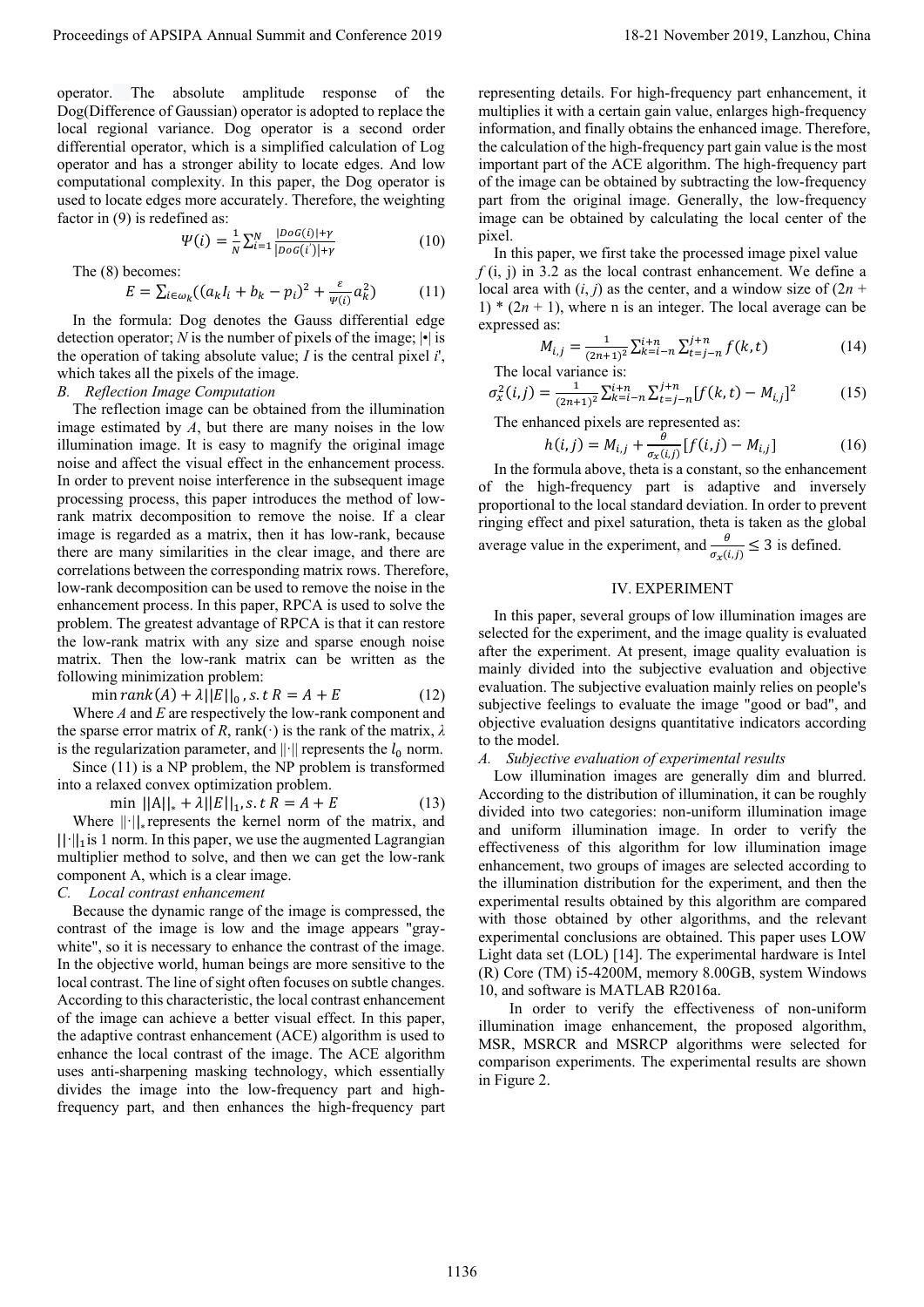

Fig.2. Contrast experiment of low illumination image enhancement with uneven illumination. (a) Original image(Ι Π) (b) MSR (c) MSRCR (d) MSRCP (e)Proposed

It can be seen from the comparison experiment in Fig. 2 that the image after the MSR algorithm is enhanced is severely deteriorated, and the colors of "flower" and "leaf" in (b) are reversed to blue, which is inconsistent with the actual situation.The MSRCR and MSRCP algorithms can improve the brightness of the image as a whole, and have better enhancement effects. However, it can be observed from the partial enlargement that the image details are not clear, the noise is more, and the local contrast is not obvious. The image enhanced by the algorithm in this paper has natural color, high contrast, less noise, and more edge information, and the overall visual effect is relatively good.

In order to verify the effectiveness of uniform illumination image enhancement, this paper selects reference [15], reference [16], reference[17] and the algorithm of this paper for experiments. The experimental results are shown in Figure 3.

It can be seen from Fig. 3 that the reference [15] does not have good denoising, the details of the image are not obvious, and there is a halo phenomenon. The overall clarity of the reference [16] is high, but the image edge blur is observed from the partial enlargement in (c), and there is a phenomenon of amplified noise. Although the reference [17] has a better enhancement in image detail and contrast, a black circle of

Fig.3 Contrast experiment of low illumination image with uniform illumination.(a) (b) (c) (d) (e) are [15] [16] [17] and our results

appears below the right image in (d). The algorithm in this paper restores the details better and suppresses noise and artifacts. The effect is more natural.

#### *B. Objective evaluation of experimental results*

In the objective evaluation, this paper adopts the objective evaluation index of mean, average gradient, and information entropy. Mean value reflects the brightness of the image, and the bigger the value, the bigger the brightness of the image. Mean gradient reflects the clarity of the image. The bigger the average gradient, the clearer the image is. Information entropy is used to measure the richness of image information [18]. The objective evaluation is shown in Tables 1 and 2.

The data in Table 1 and Table 2 indicate that the selected algorithms have their own strengths. Except for the average brightness in  $\Pi$  in Table 1 and the average gradient in 2 in Table 2, all other indicators are the first, indicating that the algorithm can enhance the low-illumination image better than other algorithms.

## V. CONCLUSION AND FUTURE WORK

Aiming at the halo artifacts, noise amplification and color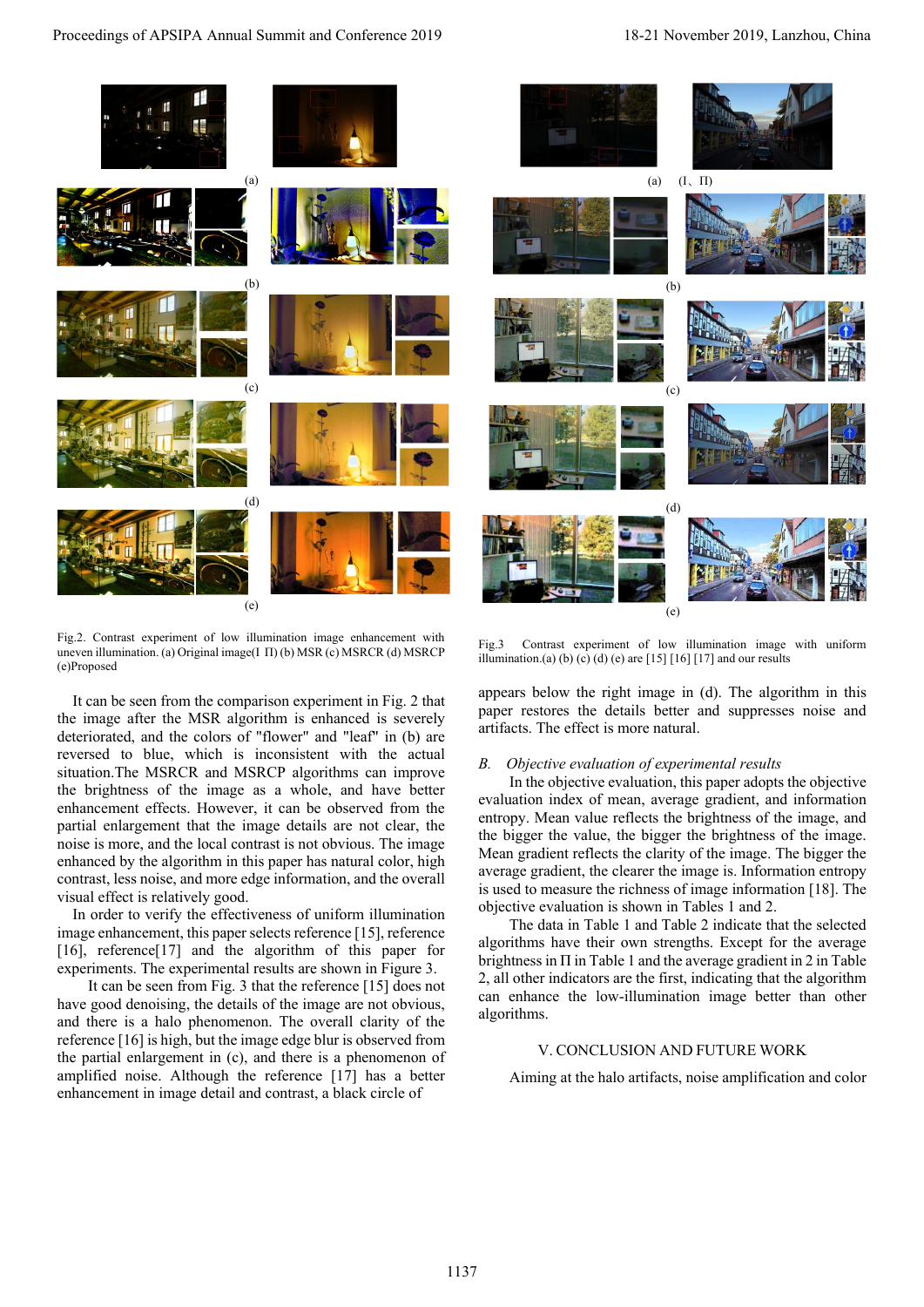TABLE 1 Objective Evaluation of Illumination Non-uniformity Image

|                                                                    | Objective Evaluation of Illumination Non-uniformity Image                                                                                                                                                                                                                                                                                                                             | TABLE 1<br>Experiments                                                           |                     |                                                                                                                                                                                                                                                                                                                                                                                                                                                                                        | [2]Jobson D J, Rahman Z , Woodell G A.A multiscale retinex<br>for bridging the gap between color images and the human                                                                                                                                                                                                                                                                                                                                                                                                                                                                                                                                                                                                                                                                                                                                                                                                                                                                                                                                                                                                                            |  |  |
|--------------------------------------------------------------------|---------------------------------------------------------------------------------------------------------------------------------------------------------------------------------------------------------------------------------------------------------------------------------------------------------------------------------------------------------------------------------------|----------------------------------------------------------------------------------|---------------------|----------------------------------------------------------------------------------------------------------------------------------------------------------------------------------------------------------------------------------------------------------------------------------------------------------------------------------------------------------------------------------------------------------------------------------------------------------------------------------------|--------------------------------------------------------------------------------------------------------------------------------------------------------------------------------------------------------------------------------------------------------------------------------------------------------------------------------------------------------------------------------------------------------------------------------------------------------------------------------------------------------------------------------------------------------------------------------------------------------------------------------------------------------------------------------------------------------------------------------------------------------------------------------------------------------------------------------------------------------------------------------------------------------------------------------------------------------------------------------------------------------------------------------------------------------------------------------------------------------------------------------------------------|--|--|
| experiment                                                         | algorithm                                                                                                                                                                                                                                                                                                                                                                             | mean                                                                             | average<br>gradient | information<br>entropy                                                                                                                                                                                                                                                                                                                                                                                                                                                                 | observation of scenes[J].IEEE Transactions on Image<br>Processing, 1997, 6(7): 965-976.                                                                                                                                                                                                                                                                                                                                                                                                                                                                                                                                                                                                                                                                                                                                                                                                                                                                                                                                                                                                                                                          |  |  |
|                                                                    | <b>MSR</b>                                                                                                                                                                                                                                                                                                                                                                            | 47.94                                                                            | 13.98               | 4.82                                                                                                                                                                                                                                                                                                                                                                                                                                                                                   | [3] Rahman Z U, Jobson D J, Woodell G A. Retinex processing                                                                                                                                                                                                                                                                                                                                                                                                                                                                                                                                                                                                                                                                                                                                                                                                                                                                                                                                                                                                                                                                                      |  |  |
| Ι.                                                                 | <b>MSRCR</b>                                                                                                                                                                                                                                                                                                                                                                          | 88.34                                                                            | 15.67               | 6.52                                                                                                                                                                                                                                                                                                                                                                                                                                                                                   | for automatic image enhancement[C].Human Vision and                                                                                                                                                                                                                                                                                                                                                                                                                                                                                                                                                                                                                                                                                                                                                                                                                                                                                                                                                                                                                                                                                              |  |  |
|                                                                    | <b>MSRCP</b><br>Proposed                                                                                                                                                                                                                                                                                                                                                              | 90.98<br>93.26                                                                   | 15.59<br>19.36      | 6.91<br>7.34                                                                                                                                                                                                                                                                                                                                                                                                                                                                           | Electronic Imaging VII.Human Vision and Electronic                                                                                                                                                                                                                                                                                                                                                                                                                                                                                                                                                                                                                                                                                                                                                                                                                                                                                                                                                                                                                                                                                               |  |  |
|                                                                    |                                                                                                                                                                                                                                                                                                                                                                                       |                                                                                  |                     |                                                                                                                                                                                                                                                                                                                                                                                                                                                                                        | Imaging VII 2002:100-110.                                                                                                                                                                                                                                                                                                                                                                                                                                                                                                                                                                                                                                                                                                                                                                                                                                                                                                                                                                                                                                                                                                                        |  |  |
|                                                                    | <b>MSR</b>                                                                                                                                                                                                                                                                                                                                                                            | 85.34                                                                            | 18.35               | 7.00                                                                                                                                                                                                                                                                                                                                                                                                                                                                                   | [4] PETRO A B, SBERT C, JEAN-MICHEL M. Multi-scale                                                                                                                                                                                                                                                                                                                                                                                                                                                                                                                                                                                                                                                                                                                                                                                                                                                                                                                                                                                                                                                                                               |  |  |
| П                                                                  | <b>MSRCR</b><br><b>MSRCP</b>                                                                                                                                                                                                                                                                                                                                                          | 96.37<br>101.68                                                                  | 15.27<br>16.64      | 7.12<br>7.62                                                                                                                                                                                                                                                                                                                                                                                                                                                                           | Retinex [EB/OL]. Image Processing on Line, 2014(4): 71-88.                                                                                                                                                                                                                                                                                                                                                                                                                                                                                                                                                                                                                                                                                                                                                                                                                                                                                                                                                                                                                                                                                       |  |  |
|                                                                    | Proposed                                                                                                                                                                                                                                                                                                                                                                              | 97.23                                                                            | 18.85               | 7.85                                                                                                                                                                                                                                                                                                                                                                                                                                                                                   | [5]H Zhao, C Xiao, J Yu, et al.A Retinex algorithm for night                                                                                                                                                                                                                                                                                                                                                                                                                                                                                                                                                                                                                                                                                                                                                                                                                                                                                                                                                                                                                                                                                     |  |  |
|                                                                    |                                                                                                                                                                                                                                                                                                                                                                                       |                                                                                  |                     |                                                                                                                                                                                                                                                                                                                                                                                                                                                                                        | color image enhancement by MRF[J].Optics and Precision                                                                                                                                                                                                                                                                                                                                                                                                                                                                                                                                                                                                                                                                                                                                                                                                                                                                                                                                                                                                                                                                                           |  |  |
| TABLE 2                                                            |                                                                                                                                                                                                                                                                                                                                                                                       |                                                                                  |                     |                                                                                                                                                                                                                                                                                                                                                                                                                                                                                        | Engineering, 2014, 22(04): 1048-1055.<br>[6] Zhang, P Zhou, M Xue. Low-light Image Enhancement B                                                                                                                                                                                                                                                                                                                                                                                                                                                                                                                                                                                                                                                                                                                                                                                                                                                                                                                                                                                                                                                 |  |  |
|                                                                    | OBJECTIVE EVALUATION OF UNIFORM ILLUMINATION IMAGE                                                                                                                                                                                                                                                                                                                                    |                                                                                  |                     |                                                                                                                                                                                                                                                                                                                                                                                                                                                                                        | ased on Directional Total Variation Retinex[J]. Journal of                                                                                                                                                                                                                                                                                                                                                                                                                                                                                                                                                                                                                                                                                                                                                                                                                                                                                                                                                                                                                                                                                       |  |  |
| experiment                                                         | algorithm                                                                                                                                                                                                                                                                                                                                                                             | mean                                                                             | average<br>gradient | information<br>entropy                                                                                                                                                                                                                                                                                                                                                                                                                                                                 | Computer-Aided Design & Computer Graphics, 2018, 30(10):1                                                                                                                                                                                                                                                                                                                                                                                                                                                                                                                                                                                                                                                                                                                                                                                                                                                                                                                                                                                                                                                                                        |  |  |
|                                                                    | $[16]$                                                                                                                                                                                                                                                                                                                                                                                | 87.36                                                                            | 14.67               | 5.29                                                                                                                                                                                                                                                                                                                                                                                                                                                                                   | 943-1953.                                                                                                                                                                                                                                                                                                                                                                                                                                                                                                                                                                                                                                                                                                                                                                                                                                                                                                                                                                                                                                                                                                                                        |  |  |
| Ι                                                                  | $[17]$                                                                                                                                                                                                                                                                                                                                                                                | 95.43                                                                            | 13.75               | 7.71                                                                                                                                                                                                                                                                                                                                                                                                                                                                                   | [7]W He. Low-light Image Enhancement Based on Improve<br>Histogram[J]. Computer Science, 2015, 42(S1): 241-242+262.                                                                                                                                                                                                                                                                                                                                                                                                                                                                                                                                                                                                                                                                                                                                                                                                                                                                                                                                                                                                                              |  |  |
|                                                                    | $[18]$                                                                                                                                                                                                                                                                                                                                                                                | 100.39                                                                           | 15.93               | 7.64                                                                                                                                                                                                                                                                                                                                                                                                                                                                                   | [8]W Mao, X Zhao.Enhancement algorithm for low-                                                                                                                                                                                                                                                                                                                                                                                                                                                                                                                                                                                                                                                                                                                                                                                                                                                                                                                                                                                                                                                                                                  |  |  |
|                                                                    | Proposed                                                                                                                                                                                                                                                                                                                                                                              | 116.88                                                                           | 18.24               | 7.79                                                                                                                                                                                                                                                                                                                                                                                                                                                                                   | illumination color image based on neural network[J]. Optical                                                                                                                                                                                                                                                                                                                                                                                                                                                                                                                                                                                                                                                                                                                                                                                                                                                                                                                                                                                                                                                                                     |  |  |
| $\Pi$                                                              | $[16]$<br>$[17]$                                                                                                                                                                                                                                                                                                                                                                      | 100.31<br>80.49                                                                  | 10.81<br>17.64      | 4.38<br>7.65                                                                                                                                                                                                                                                                                                                                                                                                                                                                           | Technique, 2010, 36(02): 225-228.                                                                                                                                                                                                                                                                                                                                                                                                                                                                                                                                                                                                                                                                                                                                                                                                                                                                                                                                                                                                                                                                                                                |  |  |
|                                                                    | [18]                                                                                                                                                                                                                                                                                                                                                                                  | 88.42                                                                            | 18.68               | 7.29                                                                                                                                                                                                                                                                                                                                                                                                                                                                                   | [9]H Ma,S Ma,Y Xu,et al.Low-Light Image Enhancement Bas                                                                                                                                                                                                                                                                                                                                                                                                                                                                                                                                                                                                                                                                                                                                                                                                                                                                                                                                                                                                                                                                                          |  |  |
|                                                                    | Proposed                                                                                                                                                                                                                                                                                                                                                                              | 181.33                                                                           | 17.34               | 7.95                                                                                                                                                                                                                                                                                                                                                                                                                                                                                   | ed on Deep Convolutional Neural Network[J]. Acta Optica<br>Sinica, 2019, 39(02): 99-108.                                                                                                                                                                                                                                                                                                                                                                                                                                                                                                                                                                                                                                                                                                                                                                                                                                                                                                                                                                                                                                                         |  |  |
| work.<br>2017D-08)<br>Entrepreneurship<br>gratefully acknowledged. | suppress noise and avoid color deviation, and has a good visual<br>effect. However, the running time of this algorithm is long, and<br>there is a problem of noise amplification when dealing with<br>This research was supported by the National Nature<br>Foundation of China (Grant No. 41761082, 61162016,<br>Lanzhou<br>and<br>[1] JOBSON D J, RAHMAN Z, WOODELL G A. Properties | <b>ACKNOWLEDGMENT</b><br>Talent<br>Project $(2015$ -RC-86).<br><b>REFERENCES</b> | all                 | processing. Experiments show that this method can effectively<br>images with more light loss, which is the direction of the next<br>61562057), the Gansu Science and Technology Project (Grant<br>No. 18JR3RA104, 1504FKCA038), the Science and<br>Technology Project of Gansu Education Department (Grant No.<br>Innovation<br>and<br>support<br>$\frac{1}{1}$<br>and Performance of a Center/surround Retinex[J]. IEEE<br>Transactions on Image Processing a Publication of the IEEE | [J]. Journal of Harbin Engineering University, 2018, 39(12): 20<br>01-2010.<br>[12]LI Z, ZHENG J, ZHU Z, et al. Weighted guided image<br>filtering[J].IEEE Transactions on Image Processing, 2015, 24<br>$(1):120-129.$<br>[13] W Cao, H Wang, J Shi, et al. Enhancement Algorithm of<br>Finger Vein Image Based on Weighted Guided Filter with Edg<br>e Detection <sup>[J]</sup> . Laser & Optoelectronics Progress, 2017, 54(02):<br>172-180.<br>[14] Wei C, Wang W, Yang W, et al. Deep retinex decomposit<br>ion for low-light enhancement[J]. arXiv preprint arXiv:1808.0<br>4560, 2018.<br>[15] Dongyue M, Zhengxiang X, Xiangqian H, et al. Adapti<br>ve bilateral logarithm transformation with bandwidth preservi<br>ng and low-illumination image enhancement[J]. Journal of Im<br>age and Graphics, 2017.<br>[16] Fu X, Sun Y, Liwang M, et al. A novel retinex based ap<br>proach for image enhancement with illumination adjustment<br>[C]// ICASSP 2014 - 2014 IEEE International Conference on<br>Acoustics, Speech and Signal Processing (ICASSP). IEEE, 20<br>14.<br>[17] Wang D, Wang J, Xu Z, et al. Adaptive correction algo |  |  |
|                                                                    | Signal Processing Society, 1997, 6(3): 451–462.                                                                                                                                                                                                                                                                                                                                       |                                                                                  |                     |                                                                                                                                                                                                                                                                                                                                                                                                                                                                                        | rithm for non-uniform illumination images[J]. Xi Tong Gong                                                                                                                                                                                                                                                                                                                                                                                                                                                                                                                                                                                                                                                                                                                                                                                                                                                                                                                                                                                                                                                                                       |  |  |

TABLE 2

| <b>OBJECTIVE EVALUATION OF UNIFORM ILLUMINATION IMAGE</b> |
|-----------------------------------------------------------|
|-----------------------------------------------------------|

| experiment | algorithm | mean   | average<br>gradient | information<br>entropy |
|------------|-----------|--------|---------------------|------------------------|
|            | [16]      | 87.36  | 14.67               | 5.29                   |
|            | $[17]$    | 95.43  | 13.75               | 7.71                   |
|            | [18]      | 100.39 | 15.93               | 7.64                   |
|            | Proposed  | 116.88 | 18.24               | 7.79                   |
|            | [16]      | 100.31 | 10.81               | 4.38                   |
| Π          | $[17]$    | 80.49  | 17.64               | 7.65                   |
|            | [18]      | 88.42  | 18.68               | 7.29                   |
|            | Proposed  | 181.33 | 17.34               | 7.95                   |

#### ACKNOWLEDGMENT

#### REFERENCES